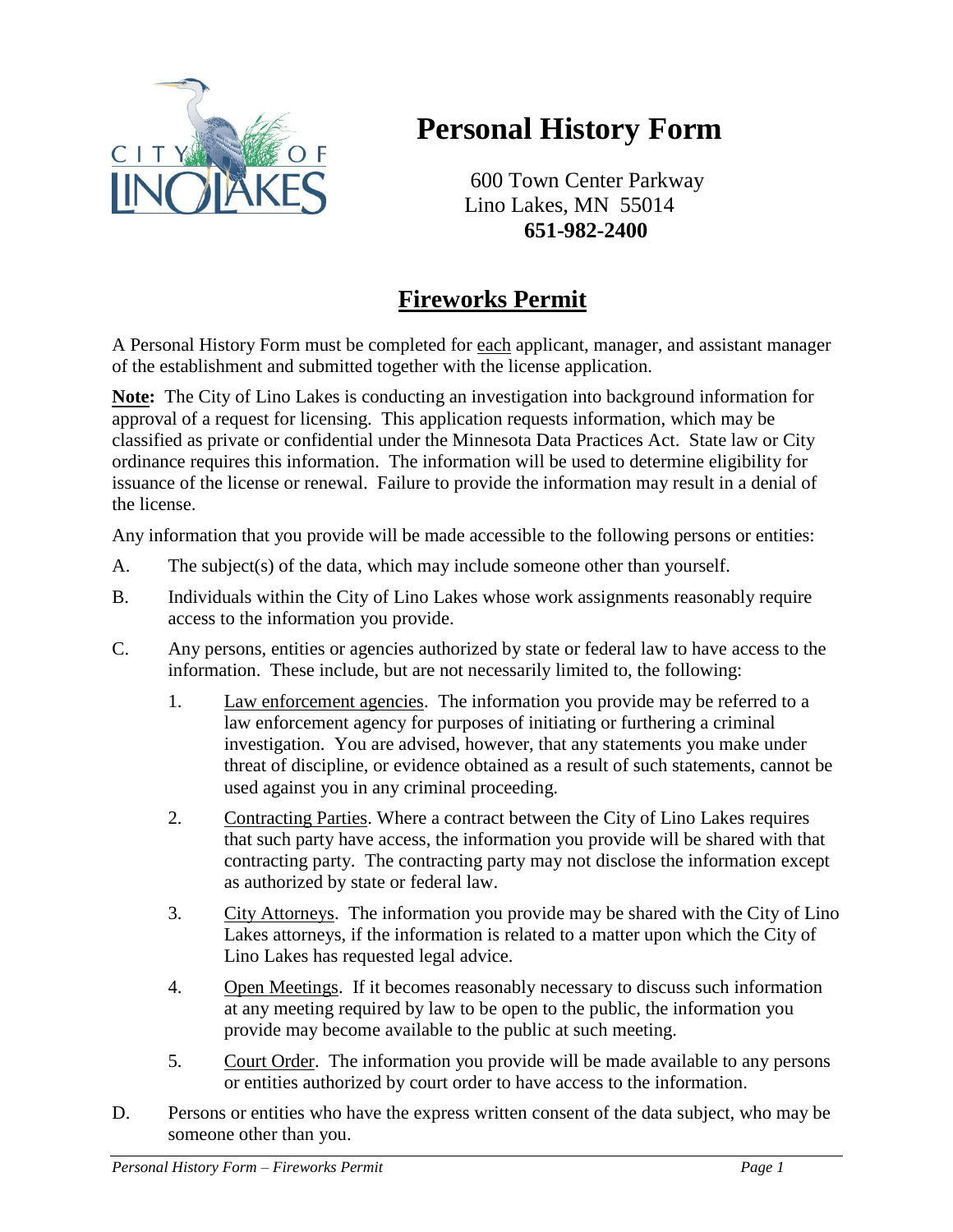I have read and understand the above advisory.

\_\_\_\_\_\_\_\_\_\_\_\_\_\_\_\_\_\_\_\_\_\_\_\_\_\_\_\_\_\_\_\_\_\_\_

*Signed Date*

**DIRECTIONS:** This form must be filled out with typewriter or by printing in ink.

| (Last)                                                                                                                                                                                                                         |          | (First) (Middle - Required) |                                                     |       |  |
|--------------------------------------------------------------------------------------------------------------------------------------------------------------------------------------------------------------------------------|----------|-----------------------------|-----------------------------------------------------|-------|--|
| Maiden, Alias or Former Name: 1988. [19] Maiden, Alias or Former Name: 1988. [19] Maiden, Alias or Former Name: 1988. [19] Main Alias or Former Name: 1988. [19] Main Alias or Former Name: 1988. [19] Main Alias or Former Na |          |                             |                                                     |       |  |
| Residence Address: New York 1988                                                                                                                                                                                               |          |                             |                                                     |       |  |
|                                                                                                                                                                                                                                | (Street) |                             |                                                     |       |  |
| (City)                                                                                                                                                                                                                         |          | (State)                     | (Zip)                                               |       |  |
|                                                                                                                                                                                                                                |          |                             | Home Phone # $(\_\_)$                               |       |  |
|                                                                                                                                                                                                                                |          |                             |                                                     |       |  |
|                                                                                                                                                                                                                                |          |                             |                                                     |       |  |
|                                                                                                                                                                                                                                | (Street) |                             |                                                     |       |  |
|                                                                                                                                                                                                                                | (City)   | (State)                     |                                                     | (Zip) |  |
| Business Phone: $(\_\_)$                                                                                                                                                                                                       |          |                             |                                                     |       |  |
|                                                                                                                                                                                                                                |          |                             |                                                     |       |  |
|                                                                                                                                                                                                                                |          |                             |                                                     |       |  |
| Have you ever had a driver's license in another state? Yes No If yes, give state and                                                                                                                                           |          |                             |                                                     |       |  |
| Marital Status: Married _____ Single _____ Divorced ____                                                                                                                                                                       |          |                             |                                                     |       |  |
| If married, spouse true name, place and date of birth, and residence address of spouse:                                                                                                                                        |          |                             |                                                     |       |  |
| Last                                                                                                                                                                                                                           | First    | Middle                      |                                                     |       |  |
|                                                                                                                                                                                                                                |          |                             |                                                     |       |  |
| Maiden Name                                                                                                                                                                                                                    |          |                             | Date of Birth Place of Birth (City, County & State) |       |  |
| Spouse address, city, state, zip                                                                                                                                                                                               |          |                             |                                                     |       |  |